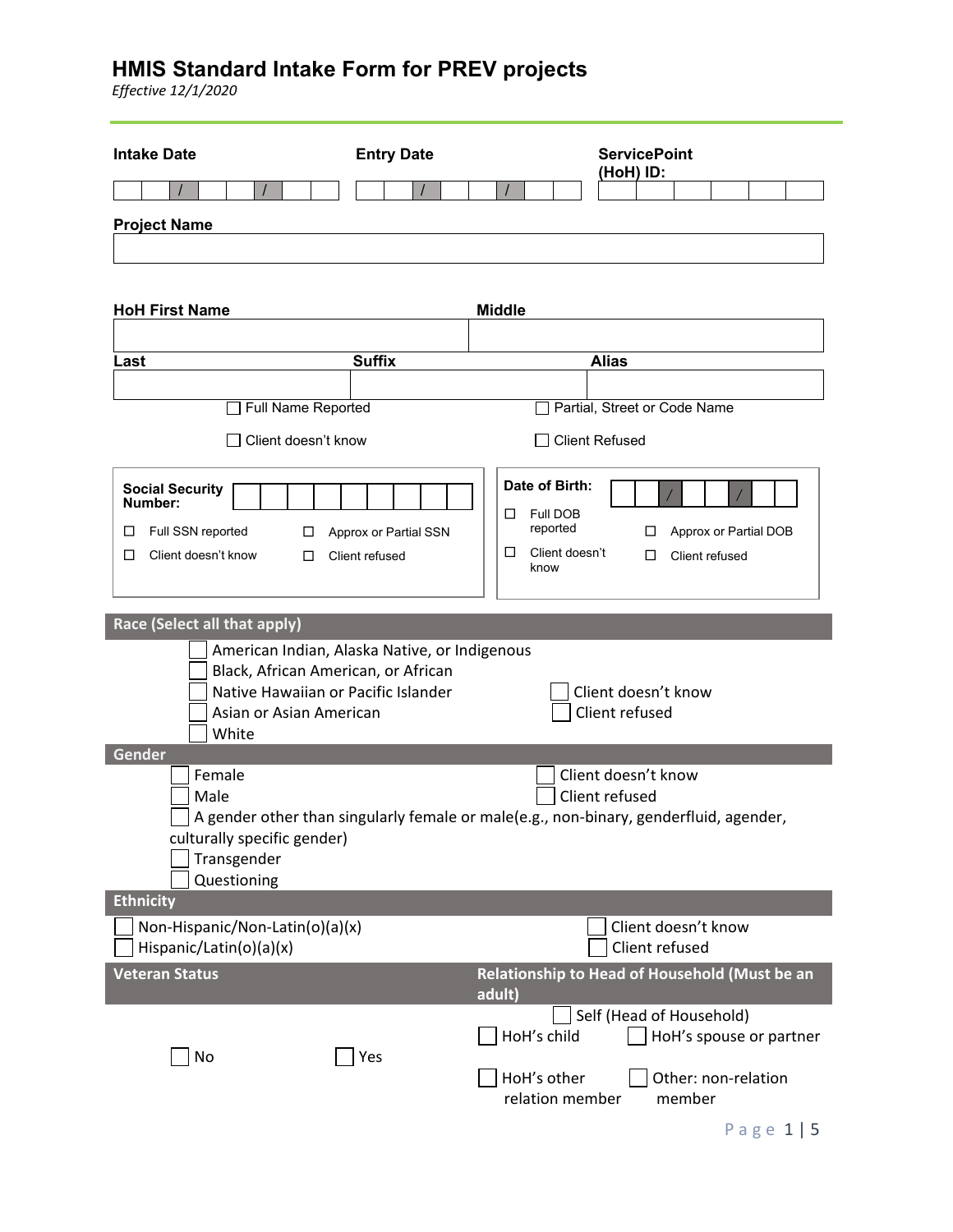*Effective 12/1/2020*

| <b>Health Insurance</b>                                                                                                                                              |                                                                                                                                         |
|----------------------------------------------------------------------------------------------------------------------------------------------------------------------|-----------------------------------------------------------------------------------------------------------------------------------------|
| No                                                                                                                                                                   | Client doesn't know                                                                                                                     |
| Yes (identify source below)                                                                                                                                          | Client                                                                                                                                  |
| Source:                                                                                                                                                              |                                                                                                                                         |
| Medicaid<br>State Children's Health Insurance (KCHIP)<br><b>Employer-Provided Health Insurance</b><br>Private Pay Health Insurance<br>Indian Health Services Program | Medicare<br><b>VA Medical Services</b><br>Health Insurance obtained through COBRA<br><b>State Health Insurance for Adults</b><br>Other: |

| <b>Disability</b>                                                                                                              |                              |                                                 |                                                     |                                                 |                                                                                                 |                     |
|--------------------------------------------------------------------------------------------------------------------------------|------------------------------|-------------------------------------------------|-----------------------------------------------------|-------------------------------------------------|-------------------------------------------------------------------------------------------------|---------------------|
| Do you have a physical, mental or emotional Impairment, a post-traumatic stress disorder, or brain injury; a                   |                              |                                                 |                                                     |                                                 |                                                                                                 |                     |
| No.                                                                                                                            | Yes (indicate type(s) below) |                                                 |                                                     | □ Client doesn't know                           | development disability, HIV/AIDS, or a diagnosable substance abuse problem?<br>□ Client refused |                     |
|                                                                                                                                |                              |                                                 |                                                     |                                                 |                                                                                                 |                     |
|                                                                                                                                | <b>Physical</b>              | <b>Mental Health</b>                            | <b>Chronic</b><br><b>Health</b><br><b>Condition</b> | $\sqcap$ Alcohol<br>$\Box$ Drugs<br>$\Box$ Both | Developmental                                                                                   | <b>HIV/AIDS</b>     |
| Expected to be of long-<br>continued and indefinite<br>duration and substantially<br>impairs ability to live<br>independently: | □<br>Yes<br>П<br>No          | Yes<br>$\overline{\phantom{a}}$<br>$\Box$<br>No | $\Box$<br>Yes<br>No                                 | Yes<br><b>No</b>                                | Yes<br>No                                                                                       | Yes<br>ப<br>ᄀ<br>No |

# **\*\*Only answer the following questions for Adults and HoH. \*\***

| <b>Income</b>                                       |                |  |
|-----------------------------------------------------|----------------|--|
| No/None at all<br>Yes (identify source and amounts) |                |  |
| Client refused<br>Client doesn't know               |                |  |
| Source:                                             | <b>Amount:</b> |  |
| Earned income (i.e., employment income)             | \$<br>. 00     |  |
| Unemployment Insurance                              | \$<br>00       |  |
| Supplemental Security Income (SSI)                  | \$<br>00       |  |
| Social Security Disability Income (SSDI)            | \$<br>. 00     |  |
| Retirement Income from Social Security              | \$<br>00       |  |
| VA Service-Connected Disability                     | \$<br>.00      |  |
| Compensation                                        |                |  |
| VA Non-Service-Connected Disability Pension         | \$<br>. 00     |  |
| <b>Worker's Compensation</b>                        | \$<br>00       |  |
| <b>Temporary Assistance for Needy Families</b>      | \$<br>00       |  |
| (TANF)                                              |                |  |
| General Assistance (GA)                             | \$<br>.00      |  |
| Private disability Insurance                        | \$<br>.00      |  |
| Pension or retirement income from a former          | \$<br>.00      |  |
| job                                                 |                |  |
| <b>Child Support</b>                                | \$<br>. 00     |  |
| Alimony or other spousal support                    | \$<br>00       |  |
| Other source:                                       | \$<br>00       |  |
| <b>Total Monthly Income:</b>                        | \$             |  |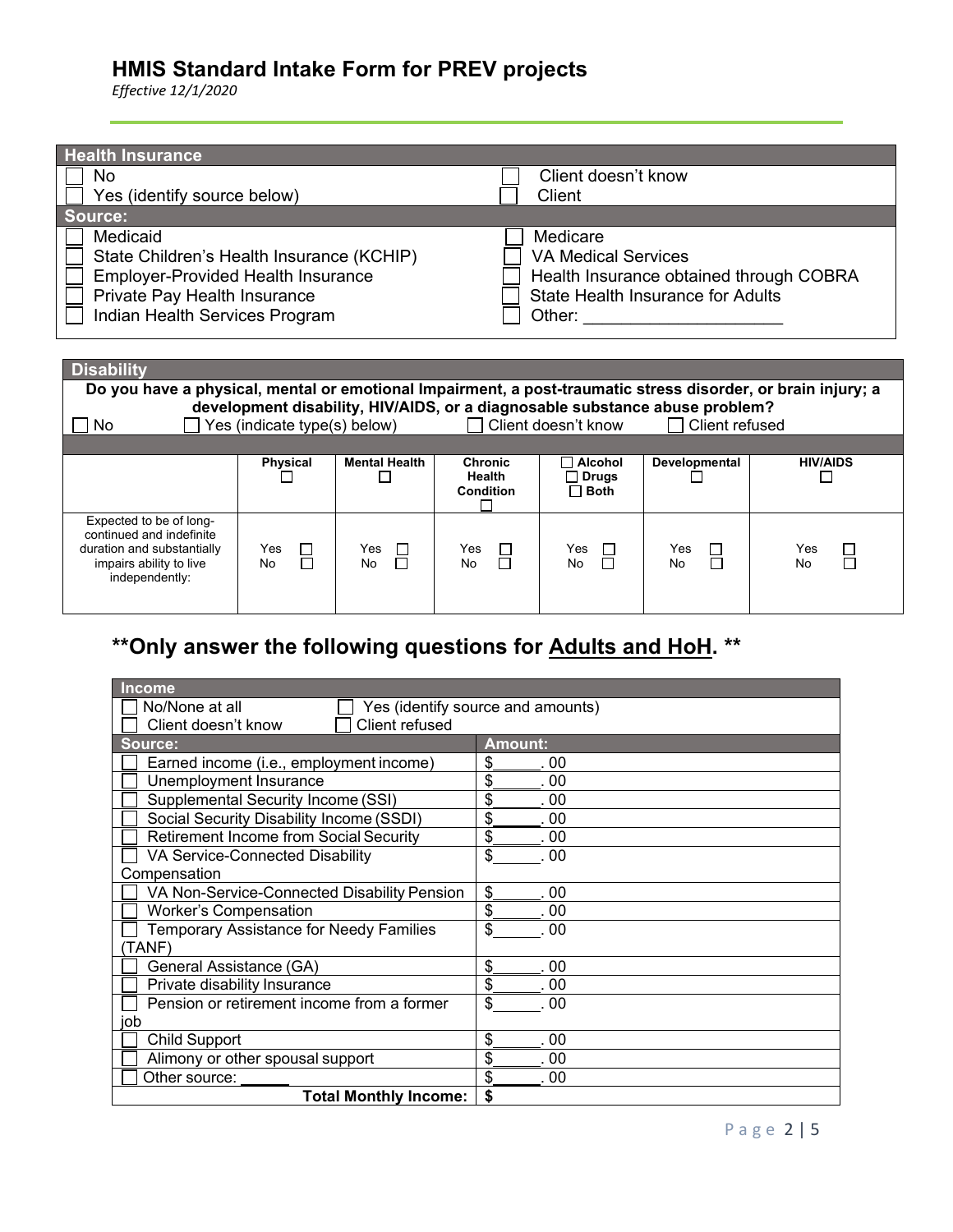| <b>Non-Cash Benefits</b><br>No/None at all<br>Client doesn't know                                                                                                  | Yes (Identify source below)<br>Client refused                                                          |
|--------------------------------------------------------------------------------------------------------------------------------------------------------------------|--------------------------------------------------------------------------------------------------------|
| Source:                                                                                                                                                            |                                                                                                        |
| Supplemental Nutrition Assistance Program (SNAP)<br><b>TANF Child Care services</b><br><b>TANF</b> transportation services<br>Other TANF-funded services<br>Other: | Special Supplemental, Nutrition Program for Women, Infants, and Children (WIC)                         |
|                                                                                                                                                                    |                                                                                                        |
| <b>Client's Prior Living Situation - Prior to Project Entry</b>                                                                                                    |                                                                                                        |
|                                                                                                                                                                    | (Select one Living Situation and answer the corresponding questions in the order in which they appear) |

| <b>Literally Homeless Situation</b>                                                                                                                                                                                                                                                                                                                           | <b>Institutional Situation</b>                                                                                                                                                                                                                                                                                                                                                                                             | <b>Transitional/Permanent Housing</b>                                                                                                                                                                                                                                                                                                                                                                                                                                                                                                                                                                                                                                                                                                                                                                                                                                                                                                                                                                                                      |                                                        |
|---------------------------------------------------------------------------------------------------------------------------------------------------------------------------------------------------------------------------------------------------------------------------------------------------------------------------------------------------------------|----------------------------------------------------------------------------------------------------------------------------------------------------------------------------------------------------------------------------------------------------------------------------------------------------------------------------------------------------------------------------------------------------------------------------|--------------------------------------------------------------------------------------------------------------------------------------------------------------------------------------------------------------------------------------------------------------------------------------------------------------------------------------------------------------------------------------------------------------------------------------------------------------------------------------------------------------------------------------------------------------------------------------------------------------------------------------------------------------------------------------------------------------------------------------------------------------------------------------------------------------------------------------------------------------------------------------------------------------------------------------------------------------------------------------------------------------------------------------------|--------------------------------------------------------|
|                                                                                                                                                                                                                                                                                                                                                               |                                                                                                                                                                                                                                                                                                                                                                                                                            | <b>Situation</b>                                                                                                                                                                                                                                                                                                                                                                                                                                                                                                                                                                                                                                                                                                                                                                                                                                                                                                                                                                                                                           | <b>Other</b>                                           |
| $\Box$ Place not meant for habitation<br>(e.g. a vehicle, abandoned building,<br>bus/train/subway station, airport,<br>anywhere outside).<br>$\Box$ Emergency shelter, including hotel<br>or motel paid for with emergency<br>shelter voucher<br>□ Safe Haven                                                                                                 | $\Box$ Foster care home or<br>foster group home<br>$\Box$ Hospital or other<br>residential non-psychiatric<br>medical facility<br>Jail, prison or juvenile<br>detention facility<br>$\Box$ Long-term care facility or<br>nursing home<br>$\Box$ Psychiatric hospital or<br>other psychiatric facility<br>$\Box$ Substance abuse<br>treatment facility or detox<br>center                                                   | $\Box$ Residential project or halfway house with no<br>homeless criteria<br>$\Box$ Hotel or motel paid for without emergency<br>shelter voucher<br>$\Box$ Transitional housing for homeless persons<br>(including homeless youth)<br>$\Box$ Host Home (non-crisis)<br>Staying or living in a friend's room, apartment or<br>house<br>$\Box$ Staying or living in a family member's room,<br>apartment or house<br>$\Box$ Rental by client, with GPD TIP housing<br>subsidy<br>$\Box$ Rental by client, with VASH housing subsidy<br>$\Box$ Permanent housing (other than RRH) for<br>formerly homeless persons<br>$\Box$ Rental by client, with RRH or equivalent<br>subsidy<br>Rental by client, with HCV voucher (tenant or<br>project based)<br>$\Box$ Rental by client in a public housing unit<br>$\Box$ Rental by client, no ongoing housing subsidy<br>□ Rental by client with other ongoing housing<br>subsidy<br>$\Box$ Owned by client, with ongoing housing<br>subsidy<br>$\Box$ Owned by client, no ongoing housing<br>subsidy | $\Box$ Client doesn't<br>know<br>$\Box$ Client refused |
| Length of Stay in Prior Living<br>Situation (i.e. the literally homeless<br>situation identified above)?<br>One night or less<br>ப<br>$\Box$ Two to six nights<br>One week or more but less than<br>$\Box$<br>one month<br>$\Box$ One month or more but less than<br>90 days<br>$\Box$ 90 days or more but less than one<br>year<br>$\Box$ One year or longer | Length of Stay in Prior<br>Living Situation (i.e. the<br>institutional situation<br>identified above)?<br>One night or less<br>Two to six nights<br>One week or more but<br>$\Box$<br>less than one month<br>$\Box$<br>One month or more but<br>less than 90 days<br>$\Box$ 90 days or more but less<br>than one year<br>$\Box$ One year or longer<br>Did you stay in the<br>institutional situation less<br>than 90 days? | Length of Stay in Prior Living Situation (i.e.<br>the housing situation identified above)<br>One night or less<br>$\Box$<br>□<br>Two to six nights<br>One week or more but less than one month<br>$\Box$<br>One month or more but less than 90 days<br>$\Box$<br>90 days or more but less than one year<br>$\Box$<br>One year or longer<br>⊔<br>Did you stay in the housing situation less<br>than 7 nights?<br>□ Yes (If YES - Complete SECTION III)<br>$\Box$ No (If NO – End Homeless History Interview)                                                                                                                                                                                                                                                                                                                                                                                                                                                                                                                                | □ Client doesn't<br>know<br>$\Box$ Client refused      |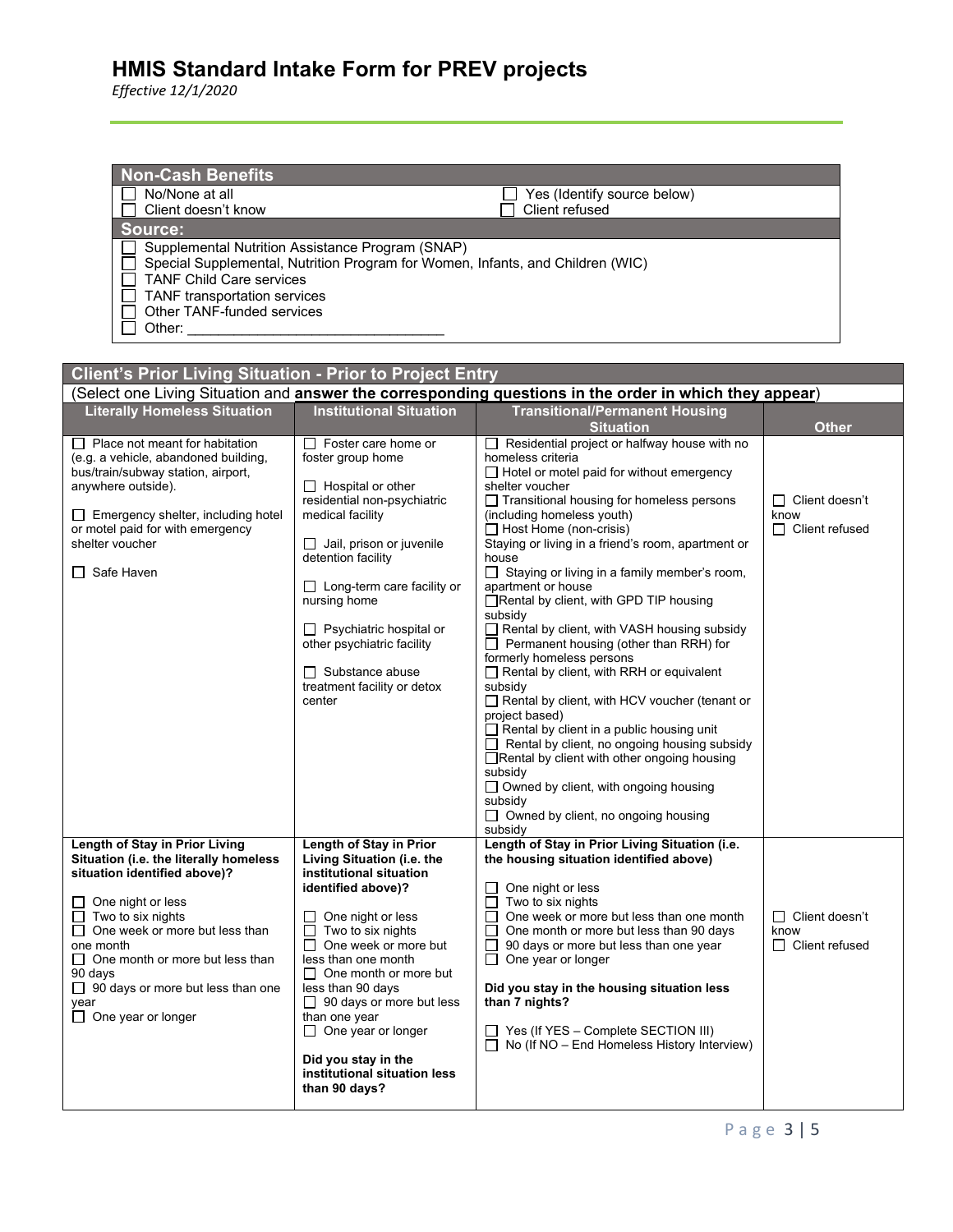| $\Box$ N/A<br>(Complete SECTION IV Below) | Yes (If YES - Complete<br>$\mathsf{L}$<br>SECTION III)<br>$\Box$ No (If NO – End<br>Homeless History Interview)<br>On the night before<br>entering the institutional<br>situation did you stay on<br>the streets, in emergency<br>shelter or a safe haven?<br>$\Box$ Yes (If YES – Complete<br>SECTION IV)<br>$\Box$ No (If NO – End<br>Homeless History Interview) | On the night before entering the housing<br>situation did you stay on the streets, in<br>emergency shelter or a safe haven?<br>Yes (If YES - Complete SECTION IV)<br>$\Box$ No (If NO – End Homeless History Interview) | □ Client doesn't<br>know<br>$\Box$ Client refused |
|-------------------------------------------|---------------------------------------------------------------------------------------------------------------------------------------------------------------------------------------------------------------------------------------------------------------------------------------------------------------------------------------------------------------------|-------------------------------------------------------------------------------------------------------------------------------------------------------------------------------------------------------------------------|---------------------------------------------------|
|-------------------------------------------|---------------------------------------------------------------------------------------------------------------------------------------------------------------------------------------------------------------------------------------------------------------------------------------------------------------------------------------------------------------------|-------------------------------------------------------------------------------------------------------------------------------------------------------------------------------------------------------------------------|---------------------------------------------------|

| On the night before your previous stay, was that on the streets, in an Emergency<br>Shelter, or Safe Haven?                                                                       | Approximate start of homelessness:                                                                    |
|-----------------------------------------------------------------------------------------------------------------------------------------------------------------------------------|-------------------------------------------------------------------------------------------------------|
| Π No<br>Yes                                                                                                                                                                       |                                                                                                       |
| Total number of times homeless on the street, in ES, or SH in the past three years<br>Two times<br>One time<br>Three times<br>Client doesn't know<br>Client refused<br>Four times | Total number of months homeless on the street, in emergency shelter, or SH in the<br>past three years |

| <b>Domestic Violence</b>                                                       |                        |                |
|--------------------------------------------------------------------------------|------------------------|----------------|
| Are you, or have you been a survivor of domestic or intimate partner violence? |                        |                |
| Yes<br>No                                                                      | Client doesn't know    | Client refused |
| If YES, how long ago did you have this experience?                             |                        |                |
| Within the past 3 months                                                       | year ago or more       |                |
| 3 to 6 months ago                                                              | 6 months to 1 year ago |                |
| Client doesn't know                                                            | Client refused         |                |
| If Yes, are you currently fleeing?                                             |                        |                |
| No                                                                             | Yes                    |                |
| Client doesn't know                                                            | Client refused         |                |

| <b>Foster Care</b> |    | <b>Zip Code of Last Permanent Address</b> |
|--------------------|----|-------------------------------------------|
| Yes                | No |                                           |
|                    |    |                                           |

| In the last 2 years, have you lived anywhere     | Yes<br>No                             |
|--------------------------------------------------|---------------------------------------|
| other than this county/community?                | Client doesn't know<br>Client refused |
| Where did you move from?                         | A different Kentucky County           |
|                                                  | Another part of the US                |
|                                                  | Other                                 |
| If a different Kentucky County, please specify:  |                                       |
| If Another part of the US, please specify state: |                                       |
| If other location, please specify:               |                                       |